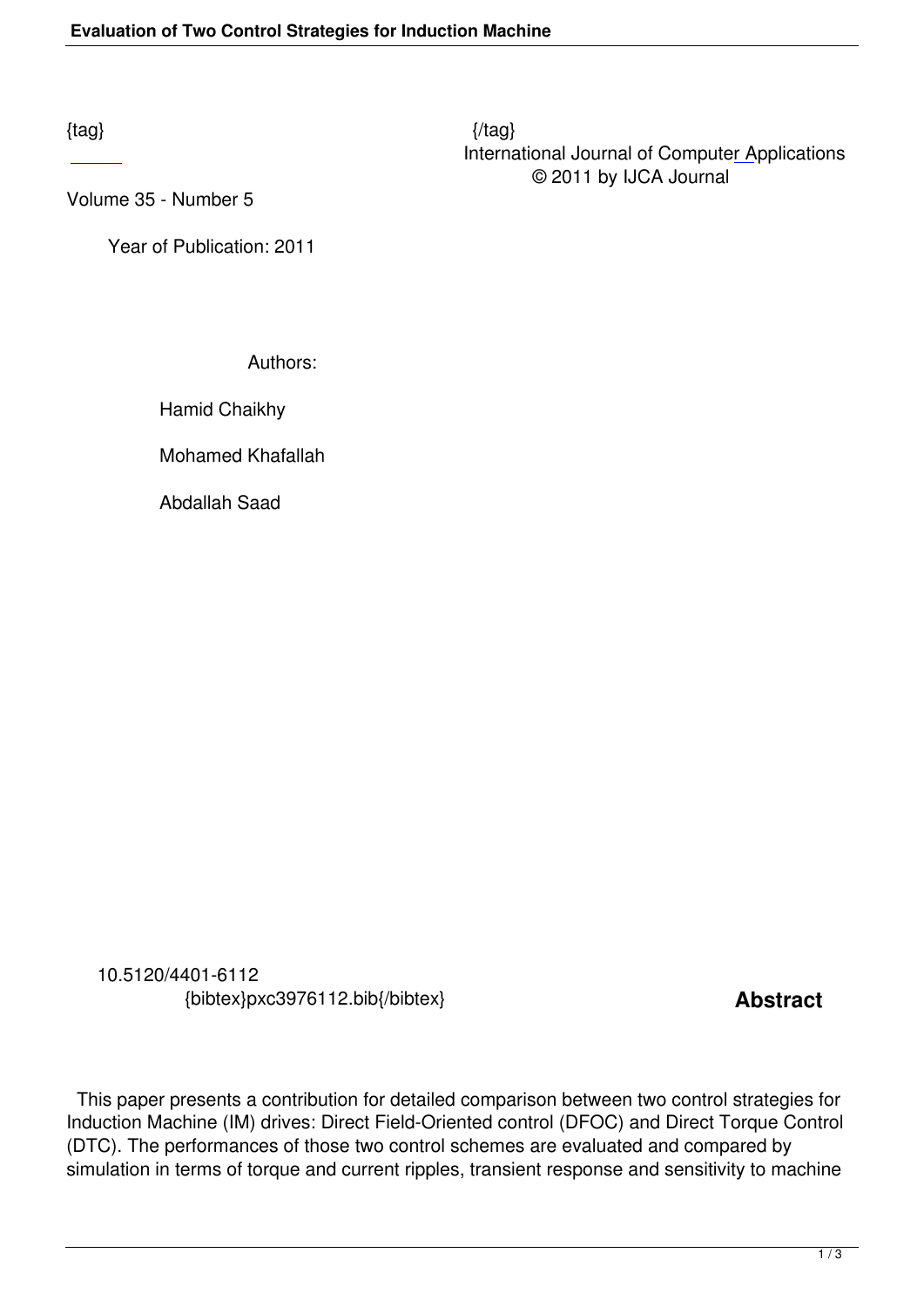parameters.

## **References**

 - F. BLASHKE, The principle of fiels-orientation as applied to the Transvector closed-loop control system for rotating-field machines ' in Siemens Reviev 34, 1972, pp. 217–220.

 - I. TAKAHASHI, T. NOGUCHI, A new quick-response and high efficiency control strategy of an induction machine ' IEEE Trans. on Industrial Application, Vol. IA-22, no.5, Sept./Oct. 1986, pp. 820–827.

 - M. DEPENBROCK, Direct Self Control of Inverter-Fed Induction Machines ' IEEE Trans. on Power Electronics, Vol. PE-3, no.4, Oct. 1988, pp. 420–429.

D. Casadei, F. profum, G. Serra, and A. Tani « FOC and DTC: two viable schemes for induction motors torque control », IEEE Trans. Power Electronics, vol. 17, pp. 779-786, September 2002.

 - F. Khoucha, K. Marouani, K. Aliouane, and A. Kheloui «Experimental performance analysis of adaptive flux and speed observers for direct torque control of sensorless induction motor drives », IEEE Trans. Power Electronics Germany, pp. 2678- 2683, 2004.

D. Telford, M. Dunnigan, and B.W. Williams, « A comparative of vector control and direct torque control of an induction machine », IEEE Trans. Power Electronics, pp. 421-426, 2000.

 - Hoang Le-Huy, « Comparison of field-oriented control and direct torque control for induction motors drives », proceeding of IEEE Trans. Industry Appl Conf, pp. 1245-1252, 1999.

 - T. G. Habetler, F. Profumo, M. Pastorelli, and L. M. Tolbert, "Direct torque control of induction machines using space vector modulation," IEEE Trans. Ind. Applicat., vol. 28, pp. 1045–1053, Sept./Oct. 1992.

 - T. G. Habetler, F. Profumo, and M. Pastorelli, "Direct torque control of induction machines over a wide speed range," in Conf. Rec. IEEEIAS' 92, Houston, Oct. 1992, pp. 600–606.

 - T. Abe, F. Profumo, G. Griva, and T. Habetler, "Evaluation of a high performance motor drive using direct torque control," in Conf. Rec. PCC'93, Yokohama, Japan, Apr. 1993, pp. 444–449.

B. Robyns, B. François, P. Degobert et J. P. Hautier, « Commande Vectorielle de la Machine Asynchrone : Désensibilisation et Optimisation par la Logique floue, » Editions Technip, Paris, 2007.

 **Index Terms**  Computer Science Control Systems